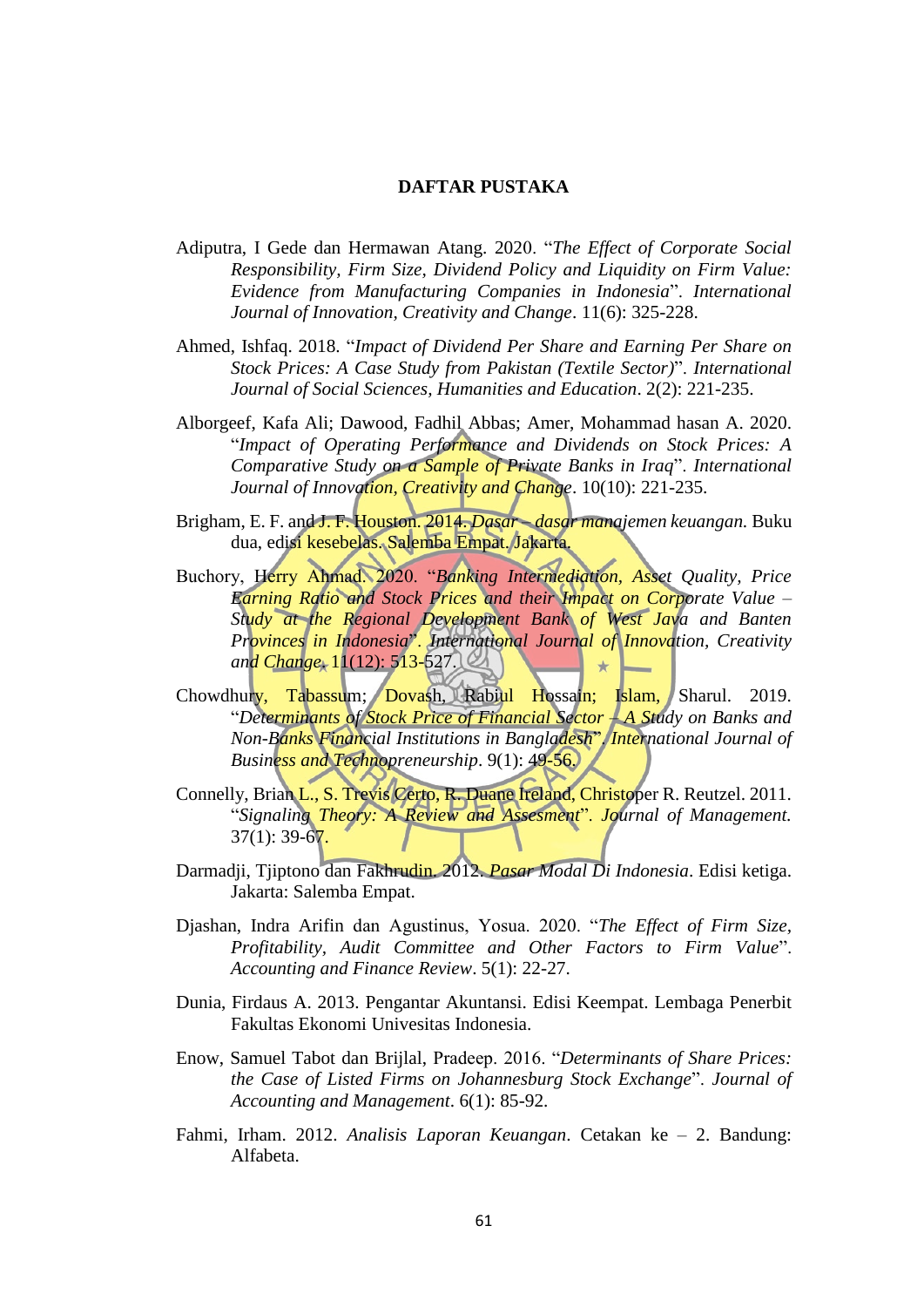- Fahmi, Irham. 2014. *Manajemen Keuangan Perusahaan dan Pasar Modal*. Edisi Pertama: Jakarta, Mitra Wacana Media.
- Geetha, E. and Swaaminathan, Ti. M. 2015. "*A Study on The Factors Influencing Stock Price – A Comparative Study of Automobile and Information Technology Industries Stocks in India*". *International Journal of Current Research and Academic Review*. 3(3): 97-109.
- Ghozali, Imam. 2018. *Aplikasi Analisis Multivariate dengan Program SPSS*. Edisi Kesembilan. Semarang: Badan Penerbit Universitas Diponegoro.
- Gitman, L.J. 2015. *Principles of Manajerial Finance. International Edition, 14th edition. Boston*: Pearson Education.
- Ghimire, Ramesh Raj dan Mishra, Deepashree. 2018. "*Determinants of Stock Price in Nepalese Market*". *The International Research Journal of Management Science.* 3(1): 123-135.
- Harmono. 2015. *Manajemen Keuangan Berbasis Balance Scorecard Pendekatan Teori, Kasus dan Riset Bisnis.* Bumi Aksara. Jakarta.
- Horngren, Charles T.; Sundem, Gary L.; Elliott, John A.; Philbrick, Donna R. 2006. *Introducing to Financial Accounting*. *Ninth Edition*. Pearson Prentince Hall.
- Hunjra, Ahmed Imran; Ijaz Muhammad Shahzad; Chani. Muhammad Irfan; Hassan, Sabih Ul; Mustafa, Umer. 2014. "*Impact of Dividend Policy, Earning Per Share, Return on Equity, Profit after Tax on Stock Prices*". *International Journal of Economics and Empirical Research*. 2(3): 109-115.
- Husnan, Suad. dan E. Pudjiastuti. 2015. *Dasar dasar manajemen keuangan.* Edisi ketujuh. UPP STIM YKPN. Yogyakarta.
- Iftikhar, Ahmed B., Raja, Nabeel-Ud-Din J., Sehran, Khan N. 2017. "*Impact of Dividend Policy on Stock Prices of Firm*". *International Scientific Journal*.  $47(3): 32-37.$
- Jogiyanto. 2008. *Teori Portofolio dan Analisis Investasi*. Yogyakarta: BPFE.
- Kasmir. 2013. *Analisis Laporan Keuangan*. Edisi 1. Cetakan ke-6. Jakarta: Rajawali Pers.
- Khan, Kanwal Iqbal. 2012. "*Effect of Dividends on Stock Prices A Case of Chemical and Pharmaceutical Industry of Pakistan*". *JMM*. 2(5):141-148.
- Libby, Robert; Libby, Patricia A.; Short, Daniel G. 2008. Akuntansi Keuangan. Edisi Kelima. Penerbit ANDI.
- Menike, M. G. P. D. dan Prabath, U. S. 2014. "*The Impact of Accounting Variables on Stock Price: Evidence from the Colombo Stock Exchange, Sri Langka*". *International Journal of Business and Management*. 9(5): 125-137.